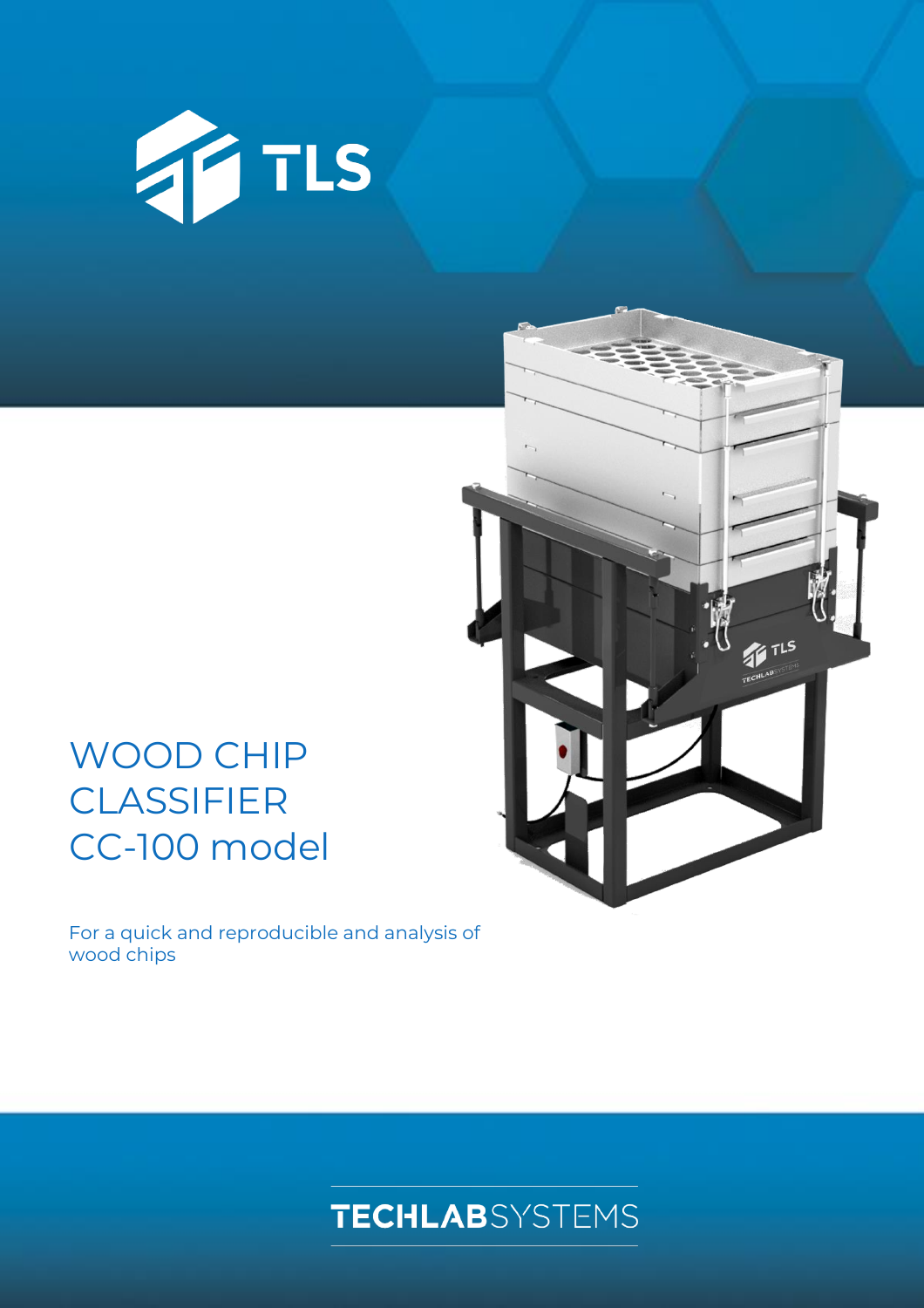

## **WOOD CHIP CLASSIFIER CC-100 model**

#### **APPLICABLE STANDARDS TAPPI UM 21 - SCAN CM 40**

#### **DESCRIPTION**

The CC-100 Chip Classifier is used for fast, reproducible and accurate sorting of wood chips in size and thickness distribution to produce mechanical or chemical pulp using standard size and mounted on sorting trays. a stirring mechanism with the specified frequency.

A quantity of weighed sample must be placed in the upper tray so that the chips are classified by size through the classified trays equipped with holes of different diameters or cross bars with different separations from each other, favoring the passage of the chips by vibration in the horizontal plane with the specified frequency. The fractionated chips deposited in each tray must be collected and weighed by each tray and the content of each tray can be calculated in% (percentage).

- **Robust design**
- **Safety of use**
- **Easy to use**

#### **SPECIFICATIONS**

- Timer: 15 minutes Analog
- Assembly: It does not need to be anchored to the ground
- Weights: Trays
	- With circular holes of 3 to 6 kg each
	- Bar, 3 to 4 kg each
	- Base 60 kg
- Optional: Digital Scale

The Chip Classifier is supplied with 1 fines collection tray and 5 sorter trays:

- No. 1 With holes **Ø 45 mm** (1,771"), and triangulated 60 mm (2,362") wheelbase
- No. 2 With holes **Ø 13 mm** (.512")
- No. 3 with Grooves **8mm** (.315")
- No. 4 With holes **Ø 7 mm** (.276"), and triangulated 8.5 mm (.335") wheelbase
- No. 5 With holes **Ø 3 mm** (.118"), and triangulated 8 mm (.315") wheelbase
- No. 6 **Fines collection tray**

\* Other classification trays are available according to needs (see table below)

- **Chip quality optimization tool**
- **Improved pulp quality**
- **Screening optimization tool**